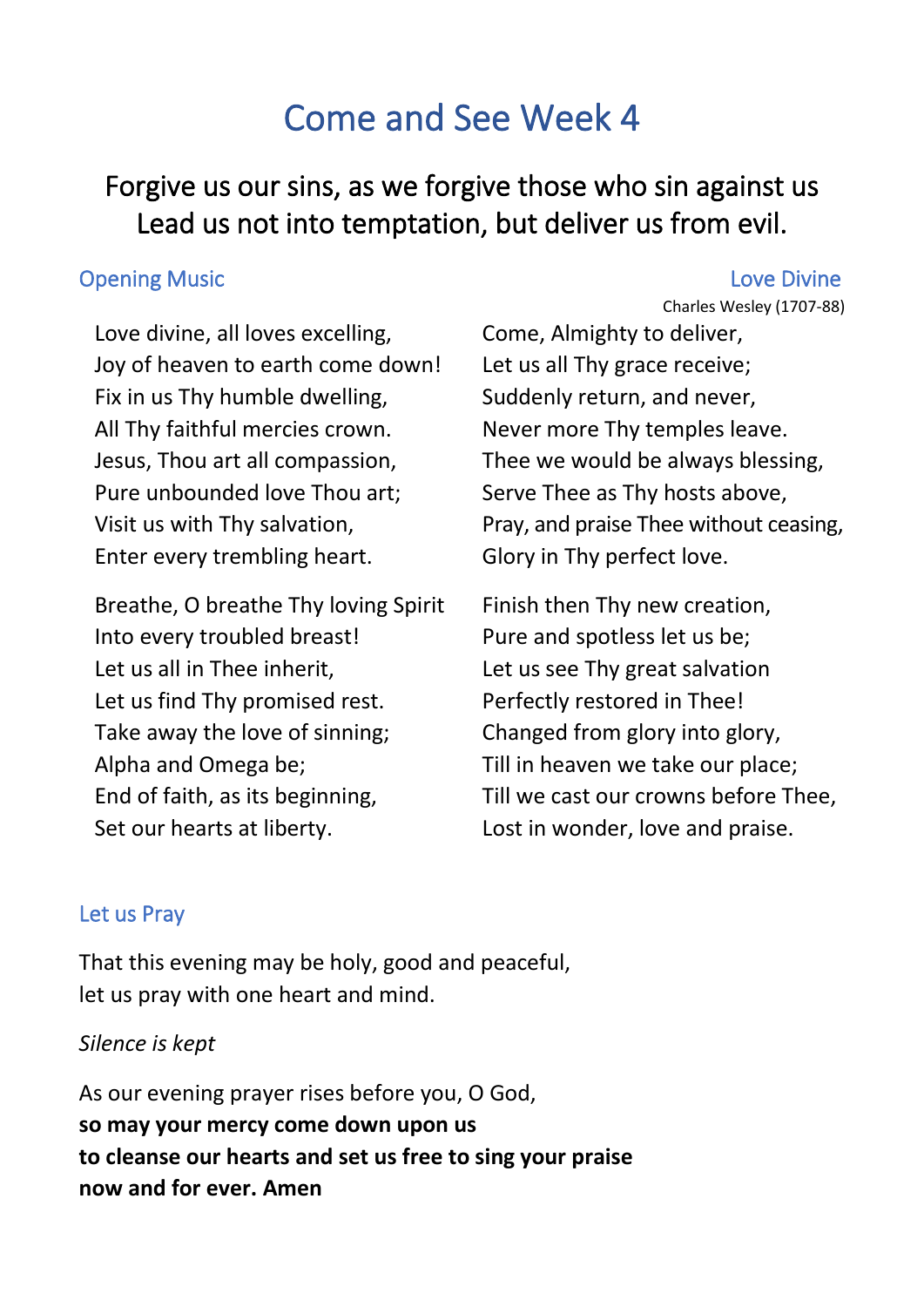Jesus taught his disciples to pray, saying **Our Father in heaven, hallowed be your name, your kingdom come, your will be done, on earth as in heaven. Give us today our daily bread. Forgive us our sins as we forgive those who sin against us. Lead us not into temptation but deliver us from evil. For the kingdom, the power, and the glory are yours now and for ever. Amen.**

### Beginning to talk

Any reflections from our journey through the Lord's Prayer so far?

Video – Bishop Steven - https://youtu.be/hIMbIBrSpHQ

#### Our Lent Conversation

Did anything energise you in +Steven's video? Did it raise any questions? What is your reaction when you hear the word 'sin'? Is is a mystery of being human that we make mistakes? Why is forgiveness hard? How is 'Temptation' different from 'Sin'? Does God tempt us? The prayer asks for God to *not* do something. Could you rephrase is as asking God *to* do something? What is 'Evil'?

#### Ignatian Examen – reflecting on the traumatic recent past

- 1. Ask God for Light to see clearly, what is not just what seems
- 2. Give thanks the times we live in are a gift from God
- 3. Review look back over what has happened, guided by the Holy Spirit
- 4. Face your shortcomings what you've done and who you are
- 5. Look forward and ask God to be with us tomorrow